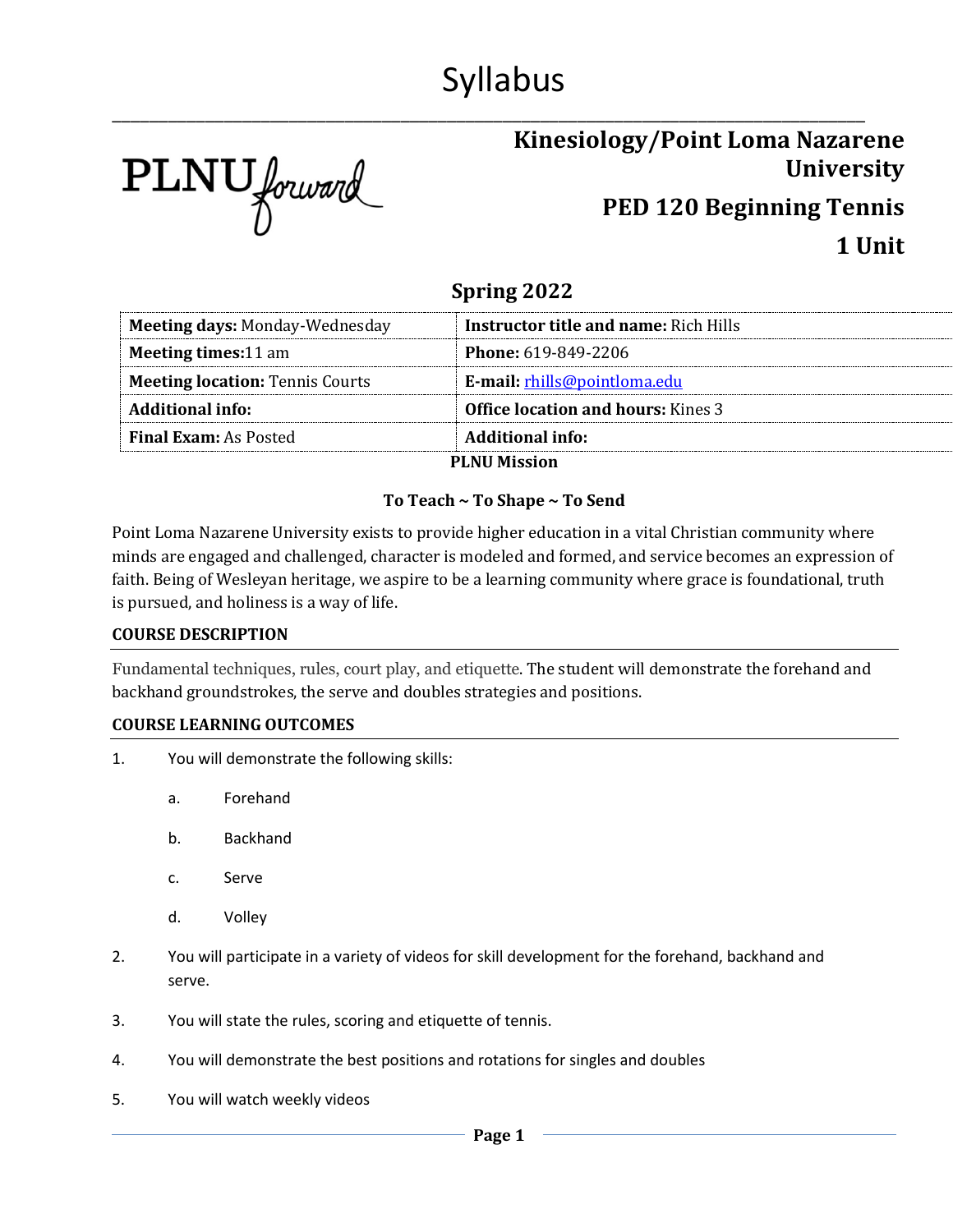#### **ASSESSMENT AND GRADING**

Grading:

| Participation (5 pts. x 30)     |       | 150 pts. |
|---------------------------------|-------|----------|
| Videos $(5 \text{ pts. } x 12)$ |       | 60 pts   |
| mid-term<br>Tests:              |       | 65 pts.  |
| Skill report                    |       | 20 pts.  |
|                                 | Total | 295 pts. |

Grade:

 $90\% - 100\% = A$ 80% - 89% = B 70% - 79% = C  $60\% - 69\% = D$ 

#### **ATTENDANCE AND PARTICIPATION**

Regular and punctual attendance at all classes is considered essential to optimum academic achievement. If the student is absent from more than 10 percent of class meetings, the faculty member has the option of filing a written report which may result in de-enrollment. If the absences exceed 20 percent, the student may be de-enrolled without notice. If the date of de-enrollment is past the last date to withdraw from a class, the student will be assigned a grade of W or WF consistent with university policy in the grading section of the catalog. See [Academic Policies](http://www.pointloma.edu/experience/academics/catalogs/undergraduate-catalog/point-loma-education/academic-policies) in the (undergrad/graduate as appropriate) academic catalog.

#### **INCOMPLETES AND LATE ASSIGNMENTS**

All assignments are to be submitted/turned in by the beginning of the class session when they are due including assignments posted in Eclass.

#### **ACADEMIC HONESTY**

Students should demonstrate academic honesty by doing original work and by giving appropriate credit to the ideas of others. As explained in the university catalog, academic dishonesty is the act of presenting information, ideas, and/or concepts as one's own when in reality they are the results of another person's creativity and effort. Violations of university academic honesty include cheating, plagiarism, falsification, aiding the academic dishonesty of others, or malicious misuse of university resources. A faculty member who believes a situation involving academic dishonesty has been detected may assign a failing grade for a) that particular assignment or examination, and/or b) the course following the procedure in the university